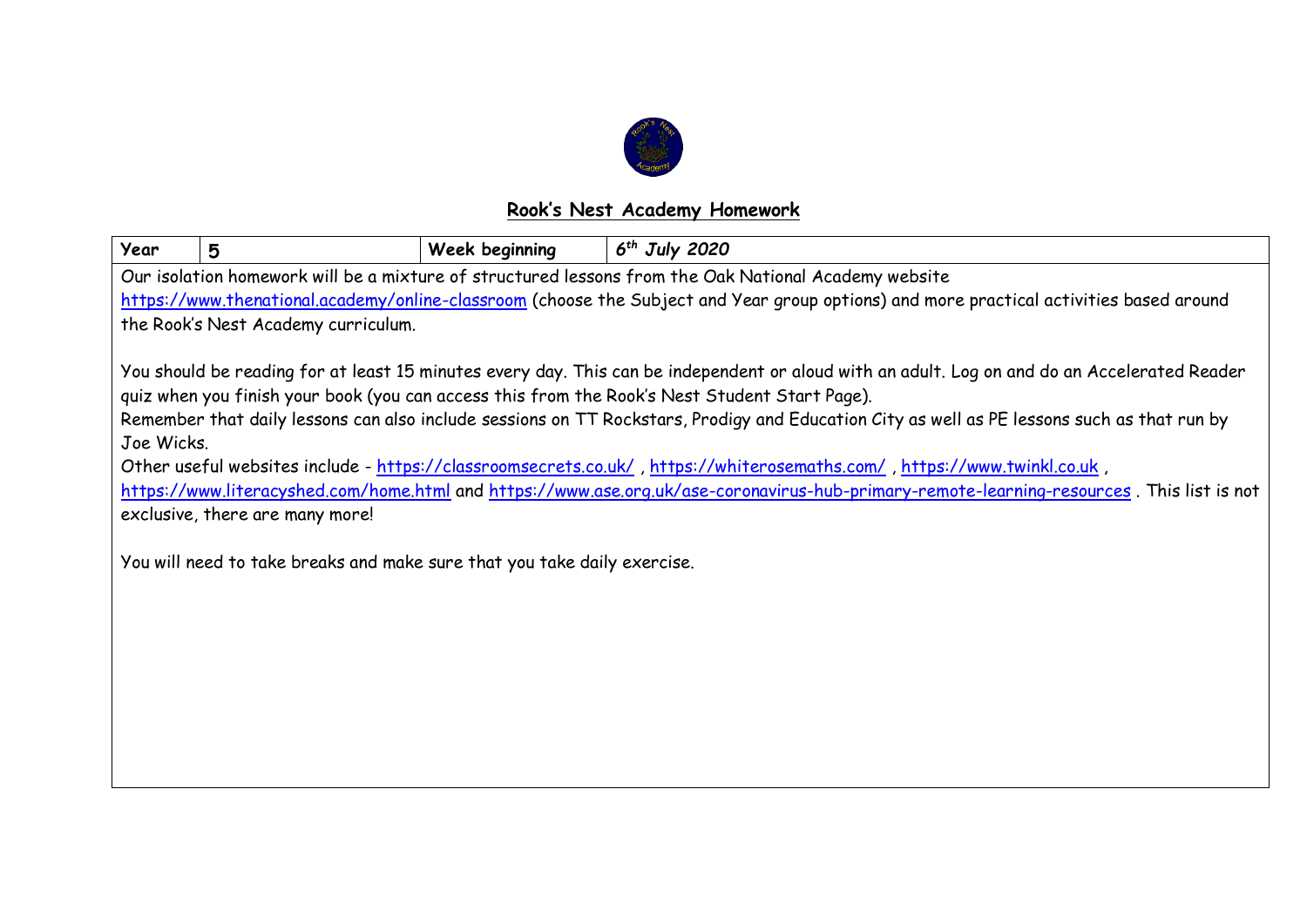|           | English                | <b>Mathematics</b>            | Foundation Subjects/Practical activity                                                                                                                                                                                                                                                                                                                                                                                                      |
|-----------|------------------------|-------------------------------|---------------------------------------------------------------------------------------------------------------------------------------------------------------------------------------------------------------------------------------------------------------------------------------------------------------------------------------------------------------------------------------------------------------------------------------------|
| Monday    | https://classroom.then | https://classroom.thenation   | Our topic for this half term is 'The Yorkshire Coast'.<br>Complete the following activities during the week.                                                                                                                                                                                                                                                                                                                                |
|           | ational.academy/lesson | al.academy/lessons/to-        |                                                                                                                                                                                                                                                                                                                                                                                                                                             |
|           | s/reading-             | describe-the-properties-of-   |                                                                                                                                                                                                                                                                                                                                                                                                                                             |
|           | comprehension-         | diagonals-of-quadrilaterals   |                                                                                                                                                                                                                                                                                                                                                                                                                                             |
|           | 9b9274                 |                               | 1. West Yorkshire is the county that we live in but what things<br>originate from Yorkshire, which are well known in UK and maybe<br>around the world. You can also include famous people! Produce<br>the information in any way you wish. Here are some ideas.                                                                                                                                                                             |
| Tuesday   | https://classroom.then | https://classroom.thenation   |                                                                                                                                                                                                                                                                                                                                                                                                                                             |
|           | ational.academy/lesson | al.academy/lessons/to-        |                                                                                                                                                                                                                                                                                                                                                                                                                                             |
|           | s/reading-             | identify-describe-and-        |                                                                                                                                                                                                                                                                                                                                                                                                                                             |
|           | comprehension-d297ca   | classify-3-d-shapes-based-    |                                                                                                                                                                                                                                                                                                                                                                                                                                             |
|           |                        | on-the-properties             |                                                                                                                                                                                                                                                                                                                                                                                                                                             |
| Wednesday | https://classroom.then | https://classroom.thenation   | 2. With sports day approaching this week, explain why it is<br>important to get regular daily exercise. What are the short and<br>long-term benefits to this? What types of exercises could<br>people of different ages do around the house and in the garden?<br>Combine these ideas to produce an explanation text.<br>Use the video below to help!                                                                                       |
|           | ational.academy/lesson | al.academy/lessons/to-        |                                                                                                                                                                                                                                                                                                                                                                                                                                             |
|           | s/identifying-the-key- | recognise-2-d-                |                                                                                                                                                                                                                                                                                                                                                                                                                                             |
|           | features-of-a-         | representations-of-3-d-       |                                                                                                                                                                                                                                                                                                                                                                                                                                             |
|           | newspaper              | shapes                        |                                                                                                                                                                                                                                                                                                                                                                                                                                             |
| Thursday  | https://classroom.then | https://classroom.thenation   |                                                                                                                                                                                                                                                                                                                                                                                                                                             |
|           | ational.academy/lesson | al.academy/lessons/to-        |                                                                                                                                                                                                                                                                                                                                                                                                                                             |
|           | s/spag-focus-direct-   | recognise-describe-and-       |                                                                                                                                                                                                                                                                                                                                                                                                                                             |
|           | and-indirect-speech    | build-simple-3-d-shapes       |                                                                                                                                                                                                                                                                                                                                                                                                                                             |
| Friday    | https://classroom.then | https://classroom.thenation   | https://www.bbc.co.uk/bitesize/clips/zgqw2hv<br>3. Having a balanced diet is another way to promote good health.<br>What are the five different food groups? Can you give at least<br>4 examples for each one? Produce a diagram similar to the one<br>below and write a short paragraph for each one explaining why<br>it is important. Extension: Create a diary of what you eat<br>during the week. Do you have a healthy balanced diet? |
|           | ational.academy/lesson | al.academy/lessons/to-        |                                                                                                                                                                                                                                                                                                                                                                                                                                             |
|           | s/to-use-key-features- | illustrate-and-name-parts-of- |                                                                                                                                                                                                                                                                                                                                                                                                                                             |
|           | in-order-to-write-own- | circles                       |                                                                                                                                                                                                                                                                                                                                                                                                                                             |
|           | newspaper-report       |                               |                                                                                                                                                                                                                                                                                                                                                                                                                                             |
|           |                        |                               |                                                                                                                                                                                                                                                                                                                                                                                                                                             |
|           |                        |                               |                                                                                                                                                                                                                                                                                                                                                                                                                                             |
|           |                        |                               |                                                                                                                                                                                                                                                                                                                                                                                                                                             |
|           |                        |                               |                                                                                                                                                                                                                                                                                                                                                                                                                                             |
|           |                        |                               |                                                                                                                                                                                                                                                                                                                                                                                                                                             |